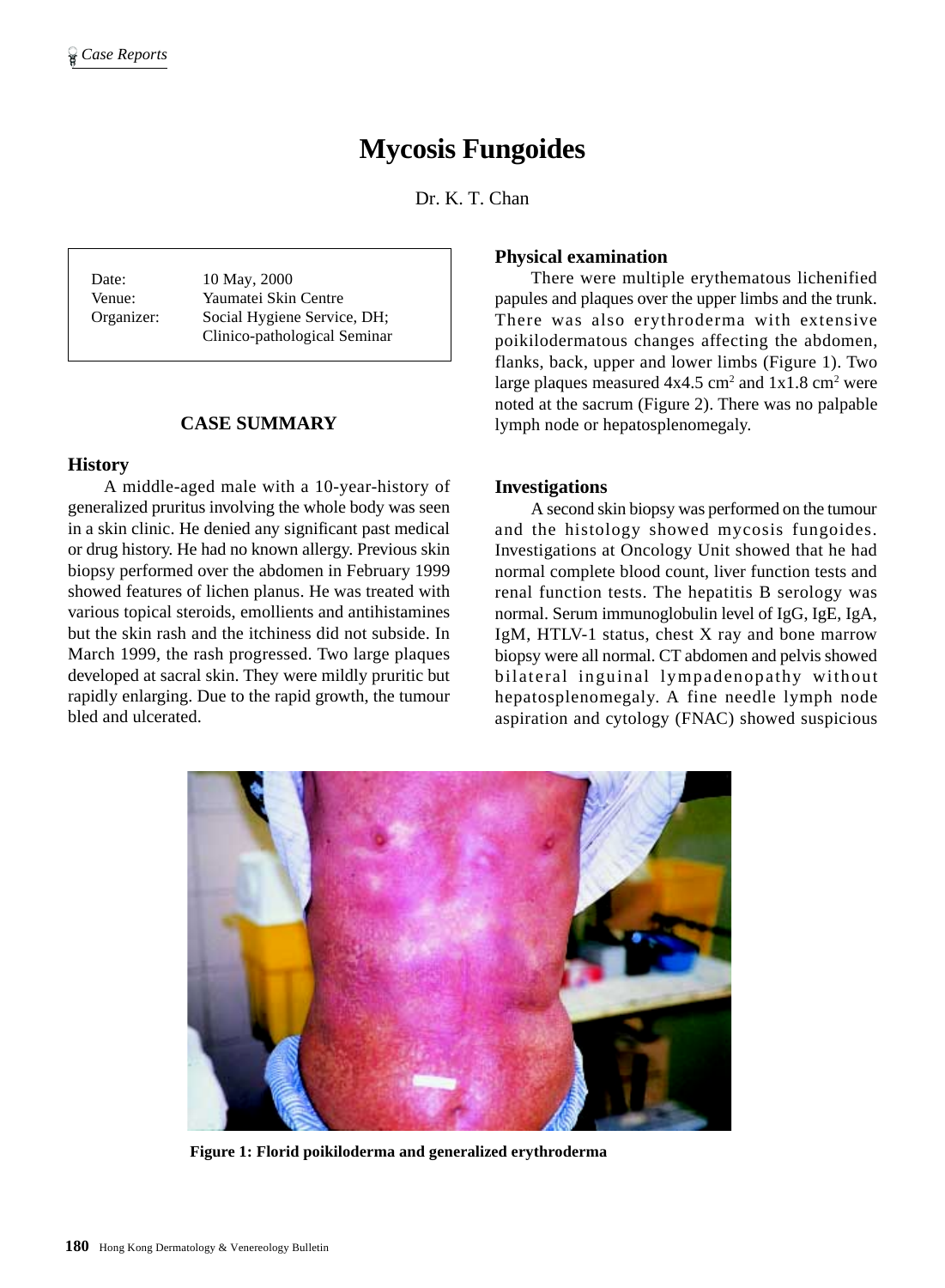

Figure 2: Two large erythematous plaques measured 4x4.5 cm<sup>2</sup> and 1x1.8 cm<sup>2</sup> located **over the sacrum of the patient**

malignant cells and suggested lymph node biopsy. In view of the clinical and radiological findings, the cutaneous T-cell lymphoma was staged as T4 N1 M0 (cutaneous tumour, generalized erythroderma with lymph node enlargement without systemic metastasis).

#### **Treatment and progress**

He was given palliative treatment for his advanced mycosis fungoides. Two fractions of local radiotherapy were given to the sacral tumours. He was then treated with total skin electron beam therapy (TSEBT). TSEBT was given for 30 seconds daily from Monday to Thursday afternoon every week. A total of 32 sessions of TSEBT were administered. Significant improvement was noted with disappearance of the sacral tumours after 10 sessions of TSEBT (two weeks of therapy). There were residual hyperpigmentation and hypopigmentation. The poikiloderma and generalized pruritus also resolved. Apart from xerosis, there was no reported adverse reaction. He did not receive any systemic chemotherapy or adjuvant therapy for his skin disease.

### **REVIEW ON MYCOSIS FUNGOIDES**

Mycosis Fungoides (MF) is a form of cutaneous T-cell lymphoma (CTCL) in which the T-cell lymphoma primarily resides in the skin. In advanced stage, it can metastasize systemically to the lymph nodes, liver, spleen and the rest of the body. Mycosis fungoides was first described by a French dermatologist, Alibert who referred the disease as pain fungoide or framboesia mycoides ("mushrooms"). In 1915, Von Zumbusch described Sezary syndrome as a generalized form of MF with circulating atypical lymphoid cells in the blood.

# **Epidemiology**

There are few epidemiological data on MF. It is a rare condition and the estimated incidence of MF is approximately 0.2 per 100,000 population per year. The difficulty of diagnosing early patch stage MF and the inclusion of parapsoriasis en plaques under MF had made the diagnosis of this condition inaccurate in the past.

# **Classification**

There are a number of revised classifications of CTCL in the literature but they all have their limitations. The modified Kiel classification divided CTCL into high and low-grade lymphoma of T cell origin. The Working Formulation divided CTCL into ten categories: types A-J. Recently, the Revised European American Lymphoma (REAL) classification and the updated version of World Health Organization (WHO) – the REAL modification, segregated T-cell lymphomas, B-cell lymphomas, Hodgkin's disease, precursor cell and mature cell neoplasms.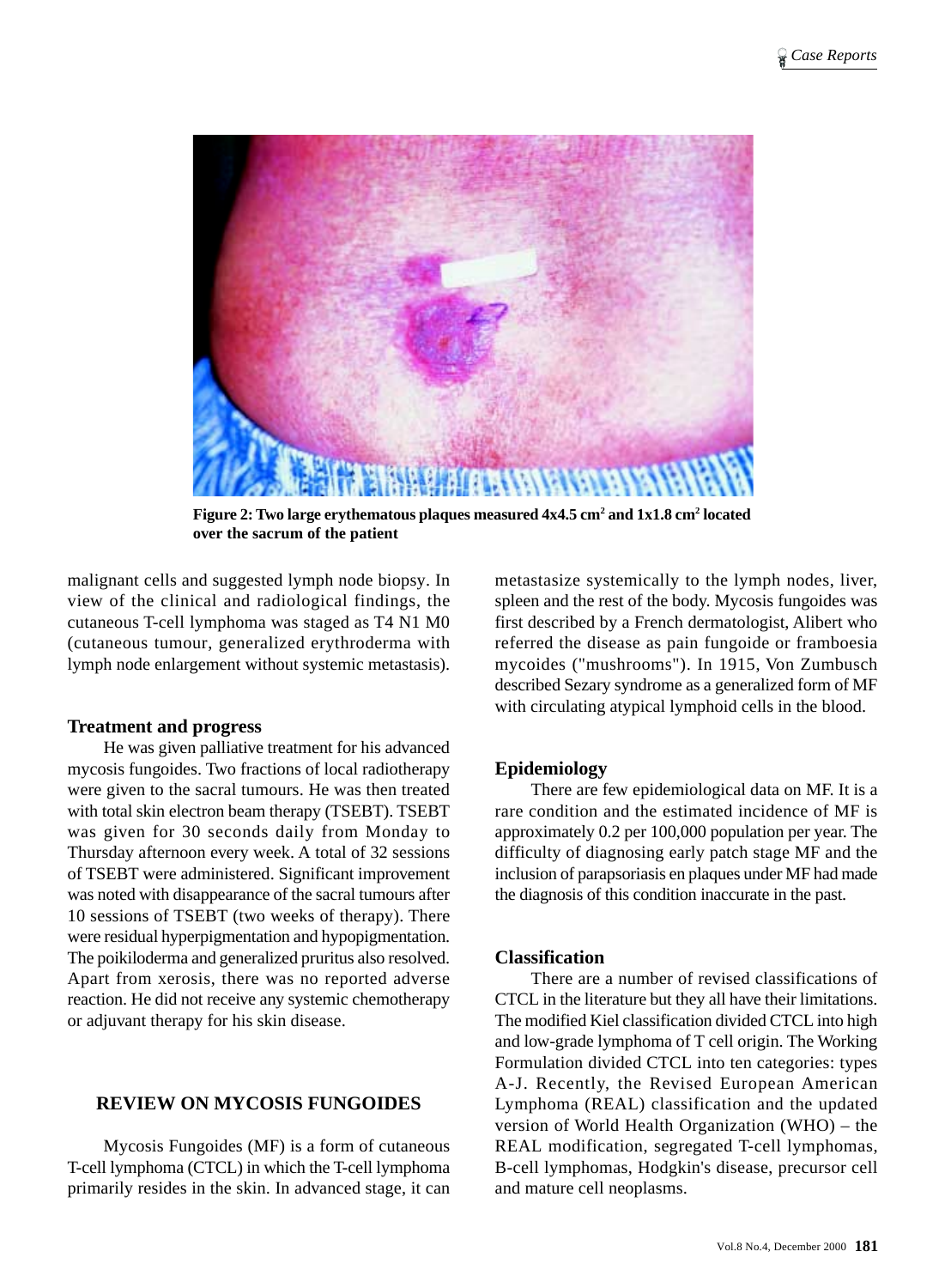A more practical and comprehensive classification of CTCL is the biologic categorization of T-cell lymphoma (Table 1) based on clinical behavior, genetic characteristics and course of diseases.<sup>1</sup> This divided CTCL into three main groups: (1) semi-malignant lymphoma, (2) indolent progressive malignant lymphoma and (3) aggressive progressive malignant lymphoma. Semi-malignant lymphoma consisted of small and large plaque parapsoriasis, lymphomatoid papulosis and circumscribed form of MF (for example, pagetoid reticulosis). The indolent progressive malignant lymphoma included MF and Sezary syndrome. Aggressive progressive malignant lymphoma included anaplastic large T-cell and B-cell lymphomas.

## **Clinical features**

The clinical features of MF are characteristic with sequential development from premycotic patch stage to plaque and ultimately tumour stage. There are many clinical variants of MF, which include: bullous, follicular, granulomatous, pustular, hyperkeratotic, hyperpigmented, hypopigmented, adenoxtropic and purpuriform patterns. Sezary syndrome is characterised by generalized erythroderma, lymphadenopathy, and atypical lymphoid cells in the blood.

### **Diagnosis**

The diagnosis of MF requires a high index of suspicion. It is not unusual that repeated skin biopsies are required before the final diagnosis is made. Histological and cytomorphological studies offer a diagnostic accuracy of 80%. Immunotyping and genotyping by Southern blot or polymerase chain reaction (PCR) can confirm the clonal nature of the proliferating cell type in the remaining 20%. PCR is an expensive and tedious procedure and is often unavailable. Recent advances in analysis of single cell with micro-dissection techniques more precisely identify the tumour cell and its original clone.<sup>2</sup>

## **Staging**

For complete staging of MF the following are required: physical examination with mapping and photodocumentation of the skin lesions; skin biopsy with paraffin embedding, and with cryopreservation for phenotyping and genotyping; chest radiography, haematological work up, bone marrow and lymph node biopsy.

The Alibert-Bazin system classified MF into premycotic eczematous stage, plaque or infiltrative stage and tumour stage. Today most dermatologists dealing with MF use the TNM staging system, which realistically described the severity and prognosis of the condition (Table 2). Future staging systems with tumour burden index can hopefully reflect prognostically reliable categories of tumour mass.3

There is increasing evidence that the development of full-blown MF is a multi-factorial, stepwise, evolutionary process involving many single genetic mutations. It is unlikely that environmental factor like antigenic stimulation by contact antigens plays any role in the pathogenesis of the condition.

# **Treatment**

Treatment of MF depends on the stage of the disease. Early aggressive treatment did not improve the long-term prognosis. The choice of treatment of MF is also affected by the age of patient, presence of concurrent systemic illness, availability of the treatment modalities and the patient's compliance.

| Table 1. Biological categories of cutaneous lymphoma |  |
|------------------------------------------------------|--|

| Semi-malignant lymphoma | <b>Malignant lymphoma</b> |             |
|-------------------------|---------------------------|-------------|
|                         | Indolent                  | Aggressive  |
|                         | No                        | No.         |
|                         | May occur                 | May occur   |
|                         | $5-10$ years              | $<$ 5 years |
|                         | May occur                 | Always      |
|                         | May occur                 | Always      |
|                         | May occur                 | May occur   |
|                         | May occur                 | Always      |
|                         | Normal                    |             |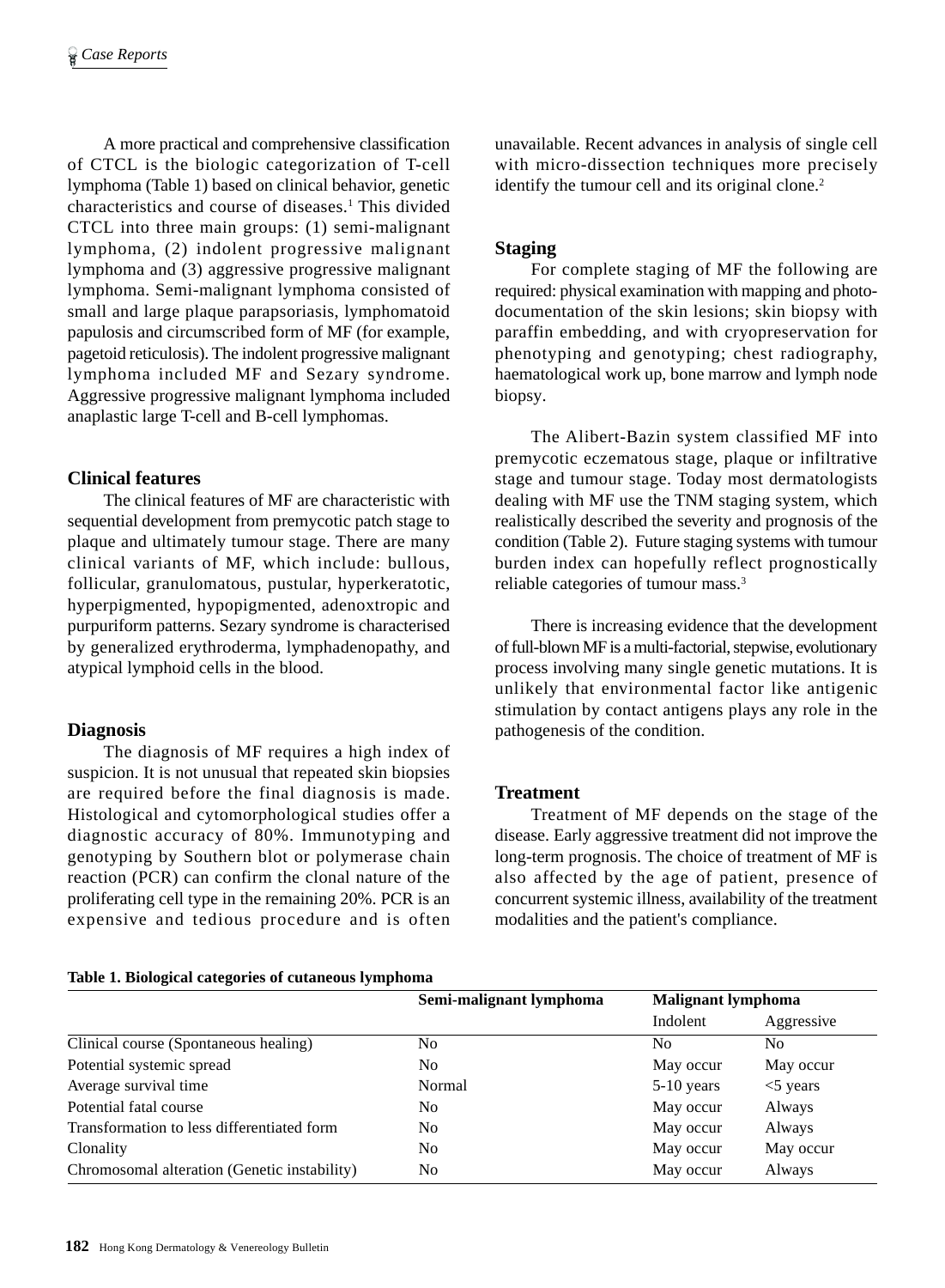Currently for patients with early disease (papules, plaques), the treatment of choice is topical nitrogen mustard or PUVA with topical steroids. Patients with more advanced disease (skin tumours) should received treatment with soft X rays or total skin electron beam therapy (TSEBT). Patients with erythroderma and/or lymph node involvement may benefit from PUVA, extracorporeal photophoresis or TSEBT. Unfortunately, the technique of extra-corporeal photophoresis is not available in Hong Kong. Other experimental therapies include: autologous bone marrow transplantation, high dose interleukin-2, cyclosporin A and administration of radio-labeled monoclonal bodies. Table 3 summaries the response rates of MF to various treatments.4

Topical nitrogen mustard induces a complete remission rate of 30-60%. Results are better in early than in advanced disease. However, relapses were seen in two third of cases.

PUVA also achieved a high complete remission rate of 62% but without significant prospects for long-term disease free survival for patients. PUVA plus systemic interferon had been tried in advanced MF to improve prognosis in some cases.

TSEBT is the administration of high-energy electrons to a limited depth of skin for a short period of time. An overall 84% complete remission rate and a 10 year survival rate of 46% were reported using TSEBT for plaque stage disease. Those with more advanced disease, TSEBT could achieve remission rate at 40% but most patients at this stage may die of the disease within three years even with TSEBT. Relapse of advanced tumour stage MF may benefit from a second course of TSEBT.5

Technically, TSEBT should be carried out in a specialized treatment center with adequate experience

| T1             | Less than 10% involvement                          |  |  |
|----------------|----------------------------------------------------|--|--|
| T <sub>2</sub> | More than 10% involvement                          |  |  |
| T <sub>3</sub> | Patches plaques, tumours                           |  |  |
| T4             | Erythroderma                                       |  |  |
| N <sub>0</sub> | No lymph node enlargement                          |  |  |
| N1             | Lymph node enlargement, -ve pathology for MF       |  |  |
| N <sub>2</sub> | No lymph node enlargement, +ve pathology for MF    |  |  |
| N <sub>3</sub> | Lymph node enlargement with +ve pathology          |  |  |
| $M0-M1$        | +/- Histological proven visceral organ involvement |  |  |

#### **Table 2. The current TNM classification for CTCL**

#### **Table 3. Response rates of mycosis fungoides to different treatments**<sup>4</sup>

| Modality            | Response rate | $CR$ rate $(\%)$          | Duration of responses     | Authors           |
|---------------------|---------------|---------------------------|---------------------------|-------------------|
|                     | $(CR+PR)(\%)$ |                           | (Months/m)                |                   |
| Topical nitrogen    | >70           | $30 - 60$                 | 1/3 of patients with CRs  | Abel, Wood, Hoppe |
| mustard             |               |                           | have long term response   |                   |
| Total skin electron | $-100$        | 90 for limited plaque     | 50% of patients with      | Abel, Wood, Hoppe |
| beam therapy        |               | 70 for generalized plaque | limited plaque and 25% of |                   |
|                     |               | 40 for tumour             | patients with generalized |                   |
|                     |               |                           | plaque have long term CRs |                   |
| Interferon          | 55            | 17                        | $4-28$ m (median)         | Bunn              |
| Retinoids           | 58            | 19                        | $3-13$ m (median)         | Bunn              |
| Interferon and      | 60            | 11                        | Not reported              | Bunn              |
| Retinoids           |               |                           |                           |                   |
| Single agent        | 62            | 32                        | $3-22$ m (median)         | Bunn              |
| chemotherapy        |               |                           |                           |                   |
| Combination         | 81            | 38                        | $5-41$ m (median)         | Bunn              |
| chemotherapy        |               |                           |                           |                   |

NB: CR (complete remission), PR (partial remission)